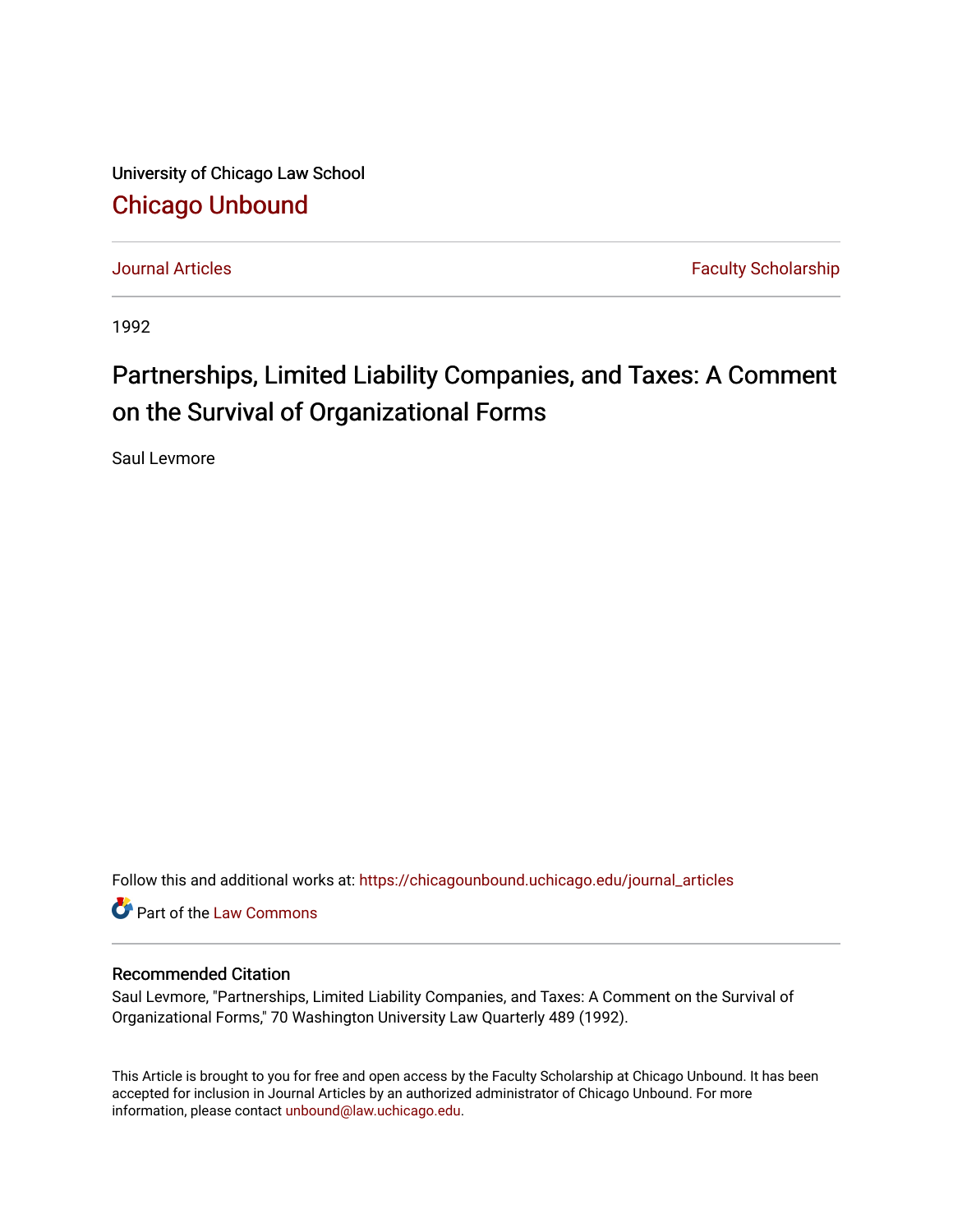# **PARTNERSHIPS, LIMITED LIABILITY COMPANIES, AND TAXES: A COMMENT ON THE SURVIVAL OF ORGANIZATIONAL FORMS**

#### **SAUL LEVMORE\***

In *The Deregulation of Limited Liability and the Death of Partnership,* Professor Larry Ribstein predicts the "Death of Partnership" in two easy steps. In the first step, Ribstein argues that most investors and agents prefer both limited liability and the organizational advantages of the corporate invention, but that they nevertheless may choose the partnership form because the corporate form results in two-tier taxation. The second step of the analysis points to the development of the "Limited Liability Company" **[LLC],** which allows some firms, in some states, to enjoy **lim**ited liability without the extra tax cost, or additional level of taxation, traditionally associated with incorporation. Essentially, the claim is that firms would prefer to enjoy *both* one-tier taxation and limited liability. Ribstein predicts that partnerships will disappear because they offer the former but not the latter of these attributes. Large, widely held corporations also would overwhelmingly prefer the LLC form, under this view, but for Congress' barring their migration to one-tier taxation.'

There are a number of reasons to question Ribstein's prediction and normative posture. In Part I, I offer a few cautionary reminders from history. In Part II, I discuss the problem and perspective of creditors of the firm. In Part III, I draw on an earlier work<sup>2</sup> that argues that two-tier taxation may have desirable aspects. Finally, Part IV suggests a different way of understanding choices as to organizational form. Professor Ribstein implies that choice and flexibility are almost always a good thing; I

<sup>\*</sup> Class of 1962 Professor of Law, University of Virginia. I am grateful to Hideki Kanda for ideas and comments.

*<sup>1.</sup> See* Hideki Kanda & Saul Levmore, *Taxes, Agency Costs, and the Price of Incorporation,* <sup>77</sup> VA. *L.* REv. 211, 250-51 (1991) (widely traded corporations remain unable to migrate to master limited partnership form); Larry E. Ribstein, *The Deregulation of Limited Liability and the Death of Partnership,* 70 WASH. U. L.Q. 417 (1992) (disapproving of this policy while noting that the policy encourages the death of partnerships).

*<sup>2.</sup> See* Kanda & Levmore, *supra* note **1.**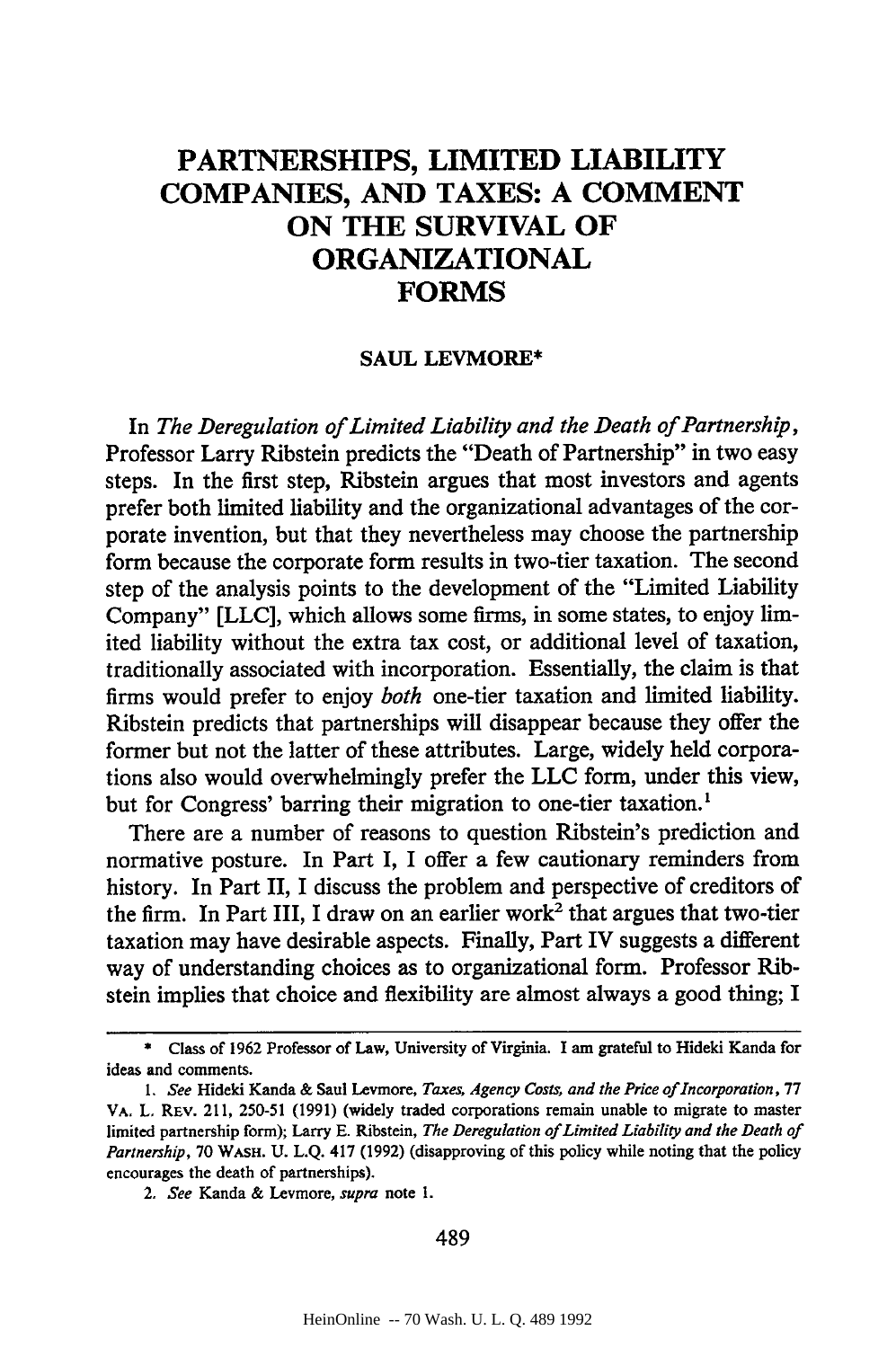attempt to demonstrate that the problem is more complicated than it first appears.

Despite Ribstein's ambitious prediction, the historical record indicates that partnerships multiplied even when the corporate tax rate was relatively low. During many eras of tax history, even when incorporation was both a tax bargain (at least for firms that could defer distributions) and the easiest route to unlimited liability, many investors elected the partnership form. Ribstein is satisfied to note that because partnerships were formed before 1909-before the enactment of the first corporate income tax—they may have unusual origins.<sup>3</sup> The larger point, however, is that in many years since that time, corporations were thought to be tax advantaged, yet there has never been much of a partnership shortage. Similarly, it is useful to note that the present two-tier corporate taxation substantially burdens corporations because the first, or corporate level, tax rates are higher than individual rates and because the Internal Revenue Code now taxes appreciated assets (when sold or distributed) at both the corporate and shareholder levels. Nevertheless, firms that might appear to benefit from the tax treatment of partnerships, in particular the ability to pass losses through and not merely carry them forward with restrictions, still gravitate toward the corporate form. Examples of enterprises that seem to find the corporate form worthwhile, even though the partnership form would seem to be tax advantaged, are readily found in Silicon Valley.4

It is also noteworthy that partnership tax treatment often is more favorable than the simple aggregate of individual treatments. As partners come and go, they may be able to shift interests among themselves to defer recognition.<sup>5</sup> Stated simply, it is difficult for the Internal Revenue Code to have provisions that make all investors indifferent between operating as a proprietorship or as a partnership. When a partner leaves a partnership, the question is which inside assets should be viewed as sold to, or sold for the benefit of paying off, this partner. This either requires rules of thumb, which are generally inexact and thus either too friendly

<sup>3.</sup> Ribstein, *supra* note 2, at 420.

<sup>4.</sup> *See* Joseph Bankman, *The Effect of the Net Operating Loss Rules on Investment in the Venture Capital Industry* (forthcoming paper) (copy on file with author).

*<sup>5.</sup> See* William D. Andrews, *Partnership Distributions: Inside Basis Adjustments and Hot As. sets* (forthcoming in *Tax Law Review)* (copy on file with author).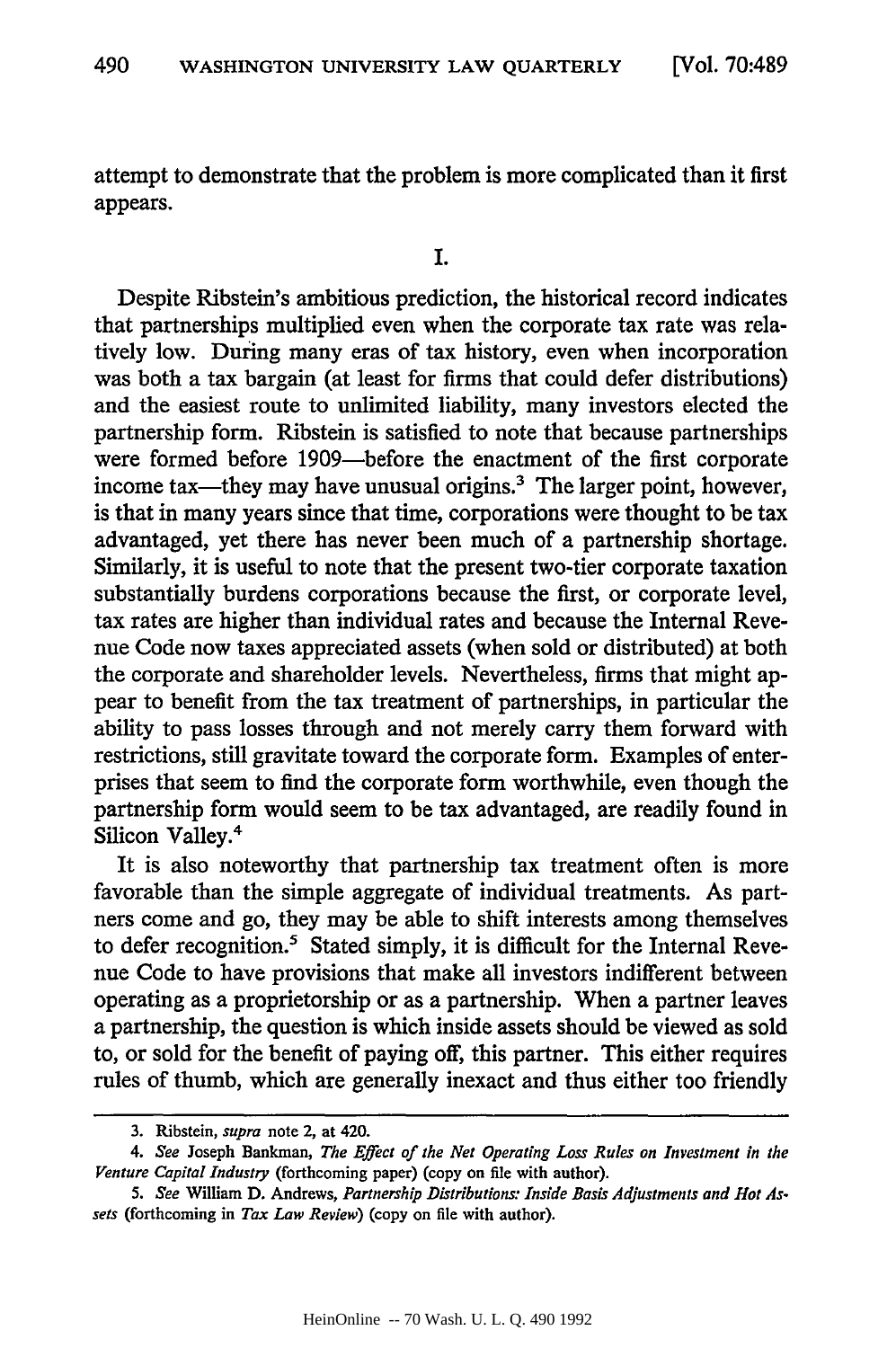or unfriendly, or gives the partnership's tax planner a chance to identify specific assets, tailored to the tax circumstances associated with the departing partner. A truly neutral rule, on the other hand, might require partnerships to identify, on an ongoing basis, all the assets they acquire as belonging to one partner or another. Thus there would be no more or less flexibility when a partner departs than when a proprietorship is sold. It goes without saying that this sort of system would involve enormous administrative costs.

In short, it is probably a mistake to think of one-tier partnership taxation as the ideal against which to measure the corporate tax system. The details of partnership taxation, and especially its aggregation and disaggregation rules, almost inevitably make it attractive or unattractive to particular investors (both as compared to corporations and as compared to individual tax treatments). Any migration to the LLC form--or, for that matter, any disinclination of firms to become LLCs despite some of that form's advantages-is at least in part a comment on whether various types of taxpayers can exploit the applicable pass-through taxation rules.

#### II.

Imagine that Professor Ribstein's prediction is correct and that partnerships decrease in number while LLCs increase. Imagine further that this development does not reflect a tax regime in which the LLC (that is, the partnership) form is simply more attractive than both the corporate and individual forms. The obvious way to interpret such a development would be to say that investors willingly accepted the legislature's offering of limited liability and that noncontractual creditors lost in the bargain. Ribstein is sufficiently impressed with contractual creditors' ability to protect themselves (with higher interest rates or personal guarantees that essentially return the arrangement to one with unlimited liability) and sufficiently unimpressed with the existing tort system (which generates most of the creditors who are unable to bargain in advance with the debtor firm) to welcome this predicted shift to limited liability. Indeed, it appears that he favors permitting the *midstream* migration of existing firms from partnership to LLC form, even though many of these firms' contractual creditors will be caught by surprise.

My views on the tort system and the transaction costs of changing contract default rules differ, but in this Comment I wish to focus on another aspect of the problem. LLCs can be understood as the product of competition for tax revenue among states and of competition among in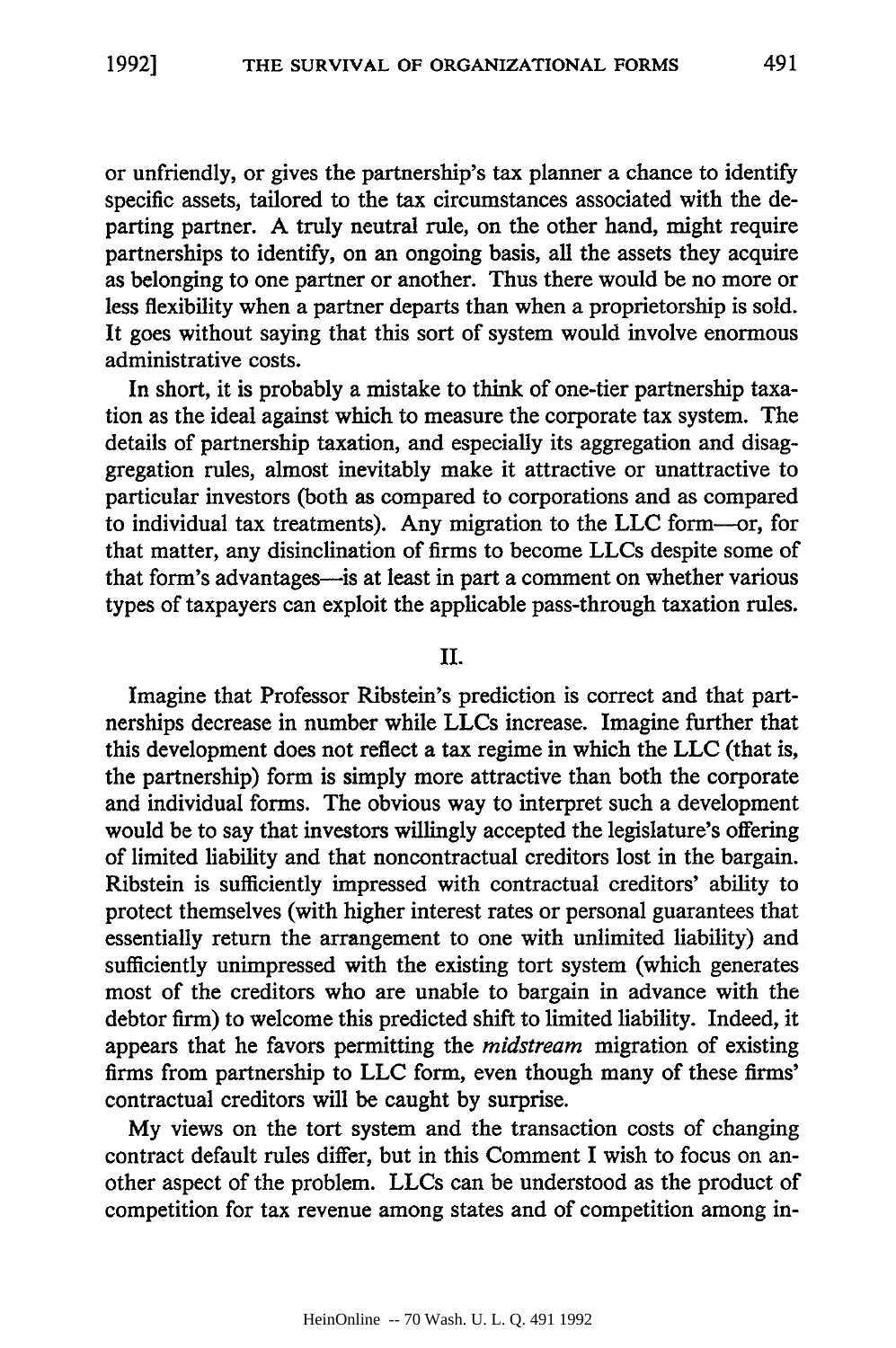terest groups within a state. Because partnerships may wish to become LLCs precisely because such a change of form alters the rules of the game and transfers wealth from some creditors to the  $LLC<sub>6</sub>$ <sup>6</sup> one naturally might wonder how responsive state legislatures are likely to be to investors in partnerships and to the creditors of these partnerships.

Arguably, state legislatures favor the partners (and offer them limited liability in midstream) simply because debtor firms are likely to be a potent interest group with the ability to threaten to move to a competing state. Accordingly, it is possible that states perceive that they must offer the **LLC** form or risk losing an important part of their tax base to other states. In contrast, it is plausible that the disadvantaged creditors are harder to identify and organize, and somewhat less mobile. This view of the origin and spread of the LLC form suggests that it is more an unfortunate product of interest-group politics than a frontier-expanding innovation.

Of course, there are contrary arguments. For instance, existing taxes, constraints on raising capital, and other regulations and arrangements themselves could be the products of such interest-group pressures. If so, the best public policy would allow winning coalitions to form and reform without any sporadic cries and interventions by academic (or judicial) referees. There is thus reason to express caution in the face of Professor Ribstein's enthusiastic welcome of the LLC form. I would prefer to think about the interest group stories this development represents and to examine the possibility that some competition among states is better than others. In other words, Ribstein essentially asserts both that firms should be able to choose among forms as they like and that limited liability should be freely available, even when unnecessary for the pooling of capital. In contrast, the prospect of undeterred negligence, increased creditor transaction costs, inefficient interstate competition, and problematic capture by one interest group leads me to think that Ribstein's assertions need more support.

<sup>6.</sup> The wealth transfer would occur either because the creditors are past or potential tort claimants who cannot bargain with the debtor firm, or because the change increases the risk associated with contracts that have already been bargained. It also should be noted that both Ribstein and I assume that LLC status conferred in one state in fact would be worth something in a battle against creditors litigating in another state.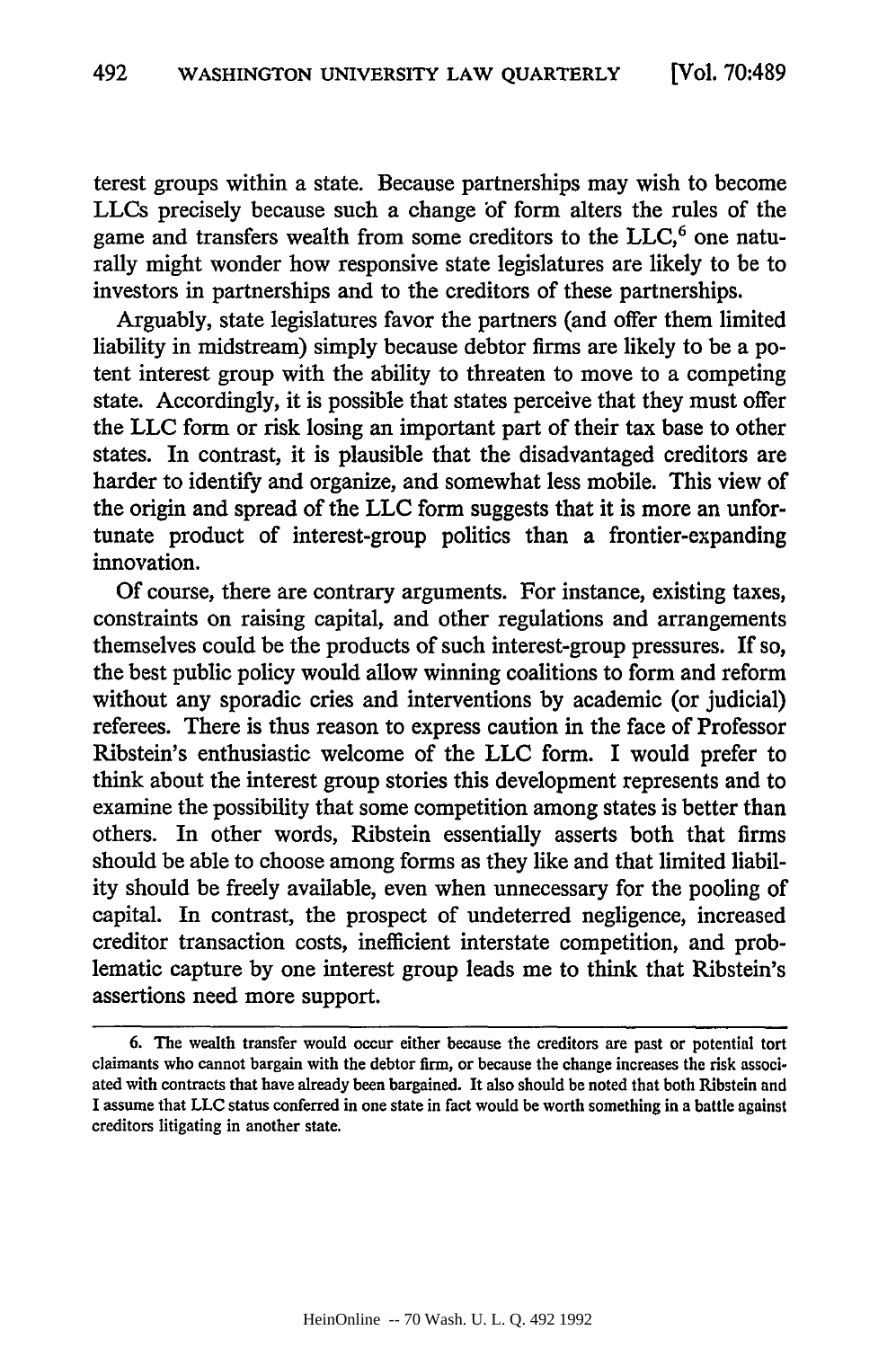#### III.

In a recent article,<sup>7</sup> Professor Hideki Kanda and I suggested that the separate tax on corporations may facilitate organizational efficiency. We explored the possibility that the separate tax causes differently situated shareholders to agree on the timing of dispositions of corporate assets. Without the separate tax, and with pass-through tax treatment, high-taxbracket investors would prefer to defer sales and other recognition events when low-tax-bracket shareholders might be more eager for the corporation to recognize gain in order to invest elsewhere or to substitute other assets in place of those just sold. Two-tier taxation, we argued, can be understood as a means of minimizing agency costs that otherwise would be expended in organizing disparate investors and instructing their agents who control disposition decisions. Professor Ribstein argues that, if we are correct, we have only identified a reason investors and their agents might choose the corporate form, even when it comes at a tax cost, and that we have not established a need for *mandatory* corporate taxation. Investors who valued this agency-cost-minimizing device could opt for two-tier taxation, while other investors could prefer single taxation. From Ribstein's perspective, everyone should be entitled to one-tier taxation and limited liability, while those who wish to do so can pay a tax price for an agency-cost-reducing device. Although our argument was primarily a positive argument about a hidden virtue and an explanation of the separate corporate tax, a few points should be noted regarding the case for mandatory corporate taxation.

The problem with a completely voluntary system is that firms would minimize their taxes by moving back and forth between singly and doubly taxed categories irrespective of agency costs. If the separate corporate tax were relatively low and the second tax were not imposed until a distribution occurred, many firms would find it worthwhile to volunteer for two-tier taxation and defer distributions long enough to save on their taxes in comparison to the one-tier tax burden. And if the first tier were expensive, firms would opt for one-tier tax treatment even if they preferred the separate corporate tax as a clever equalizer, or agency-costminimizing device. Ideally, the overall costs of two-tier taxation should be the same as one-tier taxation. Investors (and their firms) could pay two smaller taxes, instead of a single, equivalent (partnership or proprietorship) tax to equalize attitudes towards asset dispositions. The prob-

*<sup>7.</sup> See* Kanda **& Levmore,** *supra* note **1.**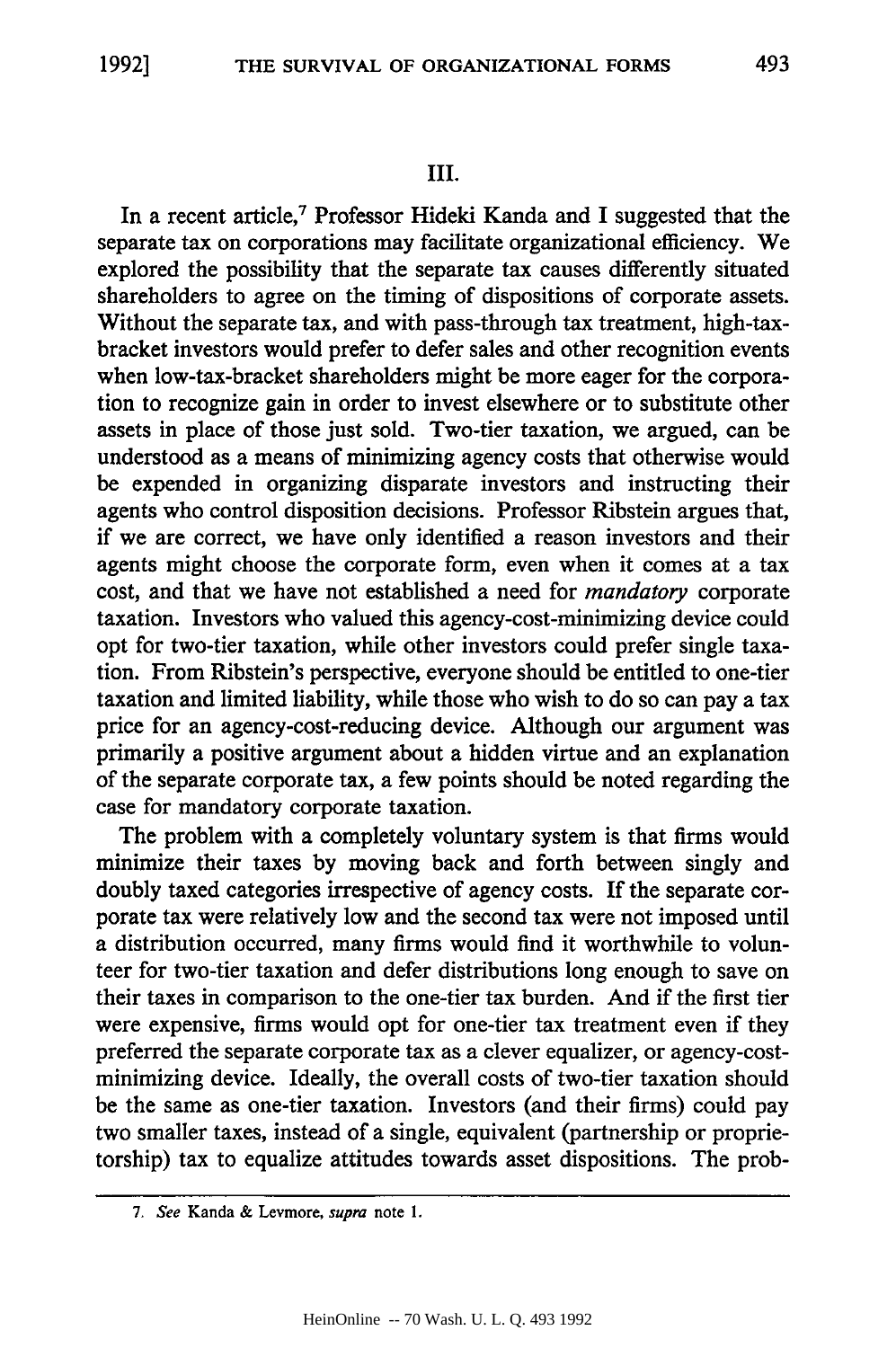lem, however, is that there is no controlling or predicting how much time will pass until investors pay the second tax. If the first tax is too high or the second tax occurs relatively soon, investors will prefer one-tier taxation; if the first tax and the present value of the second are low, investors will prefer two-tier taxation. In short, it might be desirable to offer twotier taxation as an option, or even as a low-cost option, to firms with investors in disparate tax circumstances. It is, however, difficult to design a two-tier tax that is neither so expensive as to discourage those who could use it nor a windfall for those who have no need for an equalizer.

One way to prevent these windfalls (and inefficient choices as to form simply for the purpose of gaining tax advantages) is to limit movement between one- and two-tier tax forms-and this is the justification for mandatory two-tier taxation. Investors must choose at the outset among several available forms, and the system then prevents them from freely moving back and forth for fear that they will be motivated not to reduce agency costs but rather to reduce their taxes as their distribution plans change. I do not claim that there exists any necessary link between limited liability and two-tier taxation. I instead suggest that there is both a positive attribute of separate corporate taxation and a practical problem with a completely voluntary system regarding one- and two-tier taxation. Again, an historical analysis makes this point evident. The creation of millions of partnerships, proprietorships, and corporations under the umbrellas of many tax codes suggests organizational reasons for the choices made among these forms, despite their tax costs. If Professor Ribstein means to emphasize that at the margin there must be people driven to the wrong organizational form because of the tax laws, he is surely correct. Such logic also applies to tax-driven marriages, retirements, law schools, churches, and airline seats. To change these tax treatments, however, runs the equally obvious risk that actors will run the other way-away from forms that are sometimes efficient in organizational or other terms. Ribstein's inclination is to assume that regulation, taxation, and tort liability are always suspect. My inclination is to recognize the power of private ordering and to be impressed by the enormous number of actors who have gravitated toward tax-disfavored classifications. In any event, I would eulogize partnerships no sooner than marriages or apartment buildings or other phenomena that have stood the test of time and that go through periods of tax favor and disfavor.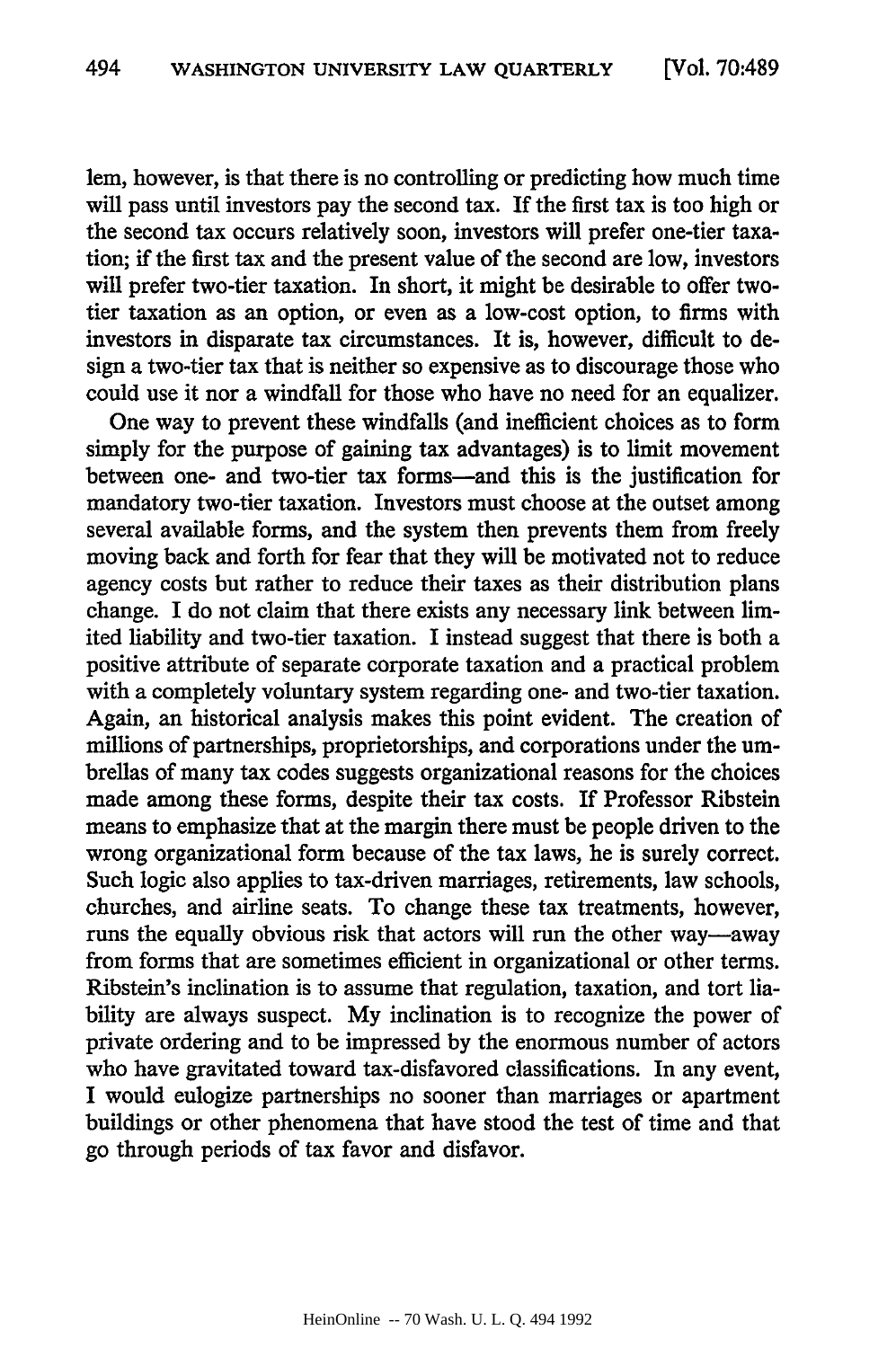## **IV.**

I turn finally to an underlying assumption in Professor Ribstein's paper: firms and their investors should have free choice, or expanded choice sets, as to organizational form and the associated legal (and tax) rules. I have already emphasized that there is something to be said for systems that lock in choice. Complete flexibility allows midstream strategic behavior because the tax system's ability to see through changes in form and timing of distributions is necessarily imperfect.

Constraints on midstream choices are familiar. Would most universities allow students to ignore prerequisites and take courses over any number of years before satisfying published graduation requirements? The observer who favors such deregulation might argue that employers will monitor transcripts and the employment market will force students to an efficient course of study. But this argument seems easily defeated by the suspicion that agency costs are often reduced (to the students' benefit) by the establishment of rules and packages that students must fulfill. Students must generally limit their choices in order to earn the university's form of approval. It is easy to see that it might be efficient for students and universities to choose one another up front, so that there is a market check on the universities, but then to give up a good deal of flexibility once the relationship is underway. Similarly, it is extremely unlikely that investors in a firm (and society as a whole) are best off letting managers choose whatever form they like at whatever times they please.

In arguing that the partnership form may well survive and that, in any event, its demise (as well as the destruction of two-tier taxation) may be no reason for celebration, I have tried to second, and certainly not to criticize, Professor Ribstein's central message. I understand this message not to be the prediction of the death of partnership but rather the claim that the emergence of the Limited Liability Corporation is an interesting development that we should consider from both positive and normative perspectives. Ribstein's paper is provocative, and therefore successful in drawing attention to LLCs. It also sets the stage for debating and observing this relatively new form.